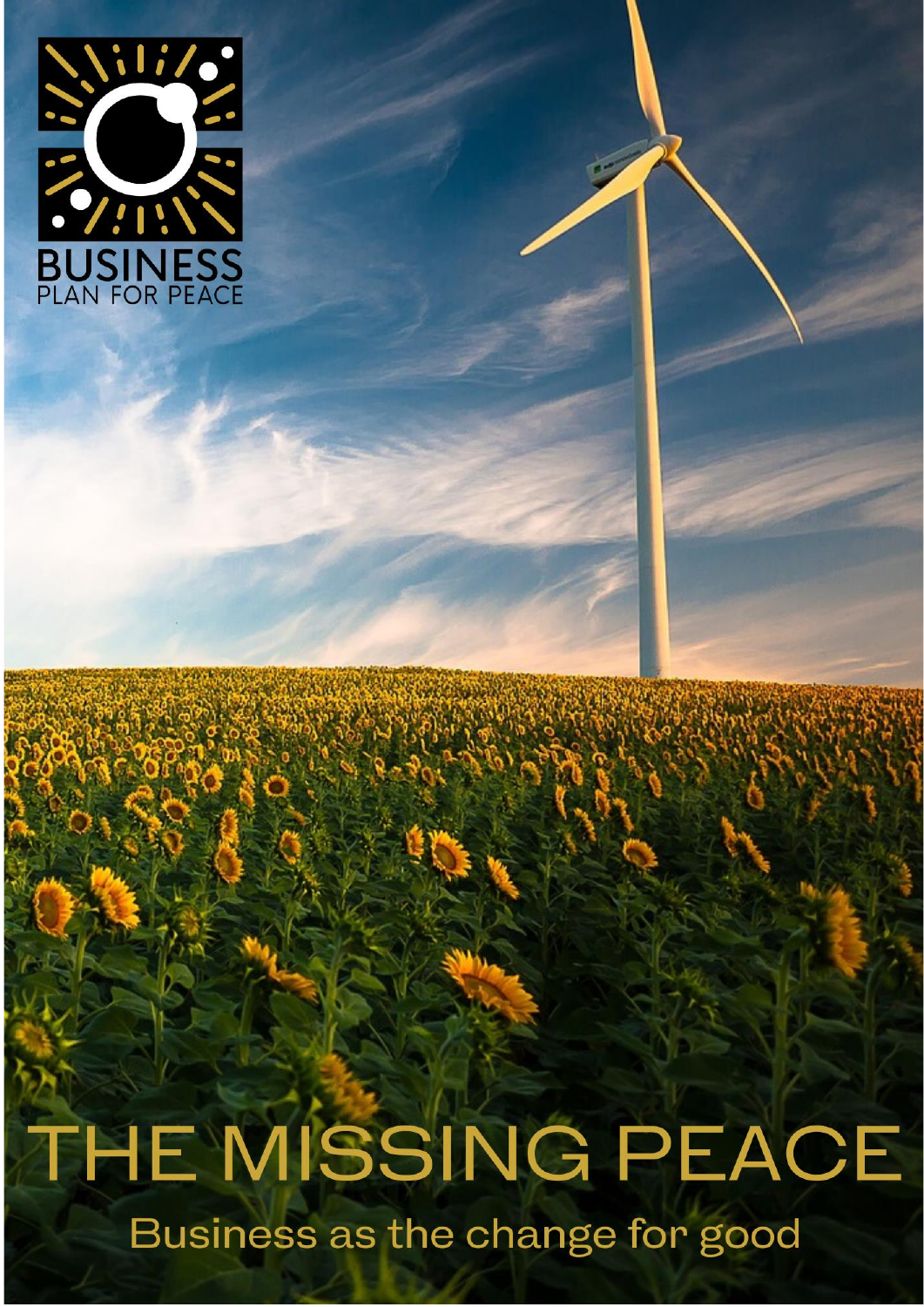

# **THE MISSING PEACE: BUSINESS AS THE CHANGE FOR GOOD**

June 2022

The **cruelty**, **brutality** and **chaos** of Ukraine and countless other wars have demonstrated the devastation and cost of uncontrolled military power. The choice before us is between continued and more dangerous conflicts, ultimately destroying the infrastructure of many countries and amplifying human misery, or urgently finding a way of reconciling differences without resorting to war.

It is imperative that we immediately take steps to **insure as far as possible against all future wars**. Building peace has largely been the work of the UN, the OSCE, NGOs and locally-led peacebuilders. These efforts are well-intentioned but are grossly under-funded and underresourced and consequently have limited impact in the face of global power dynamics and systems that prioritise investment elsewhere.

Building sustainable peace requires design, systematic plans, infrastructure, and investment. **In short, it requires a business plan**. Until now, the expertise of business and the private sector has only rarely been engaged.

What business could bring to the prevention of destructive conflict and the building of peace include **training, strategy, planning, real-time adaptation, and investment**. What business would gain includes improved **community relations and engagement** in developing security, **risk reduction**, and **insurance against physical dangers** to staff, destruction of property and loss of profit. Business would also gain positive public perceptions of their business values, and their purpose (and ultimately improved results) in helping solve the world's greatest challenges.

This short paper offers possibilities and a way forward with concise accounts of:

- 1. Current costs of war
- 2. Current funding available for conflict prevention and peace-building
- 3. How funding is currently administered
- 4. How conflict and war can be prevented
- 5. The opportunities for business
- 6. The future belongs to those who can see it
- 7. How you can make a difference now
- 8. What businesses will gain
- 9. How businesses can make this happen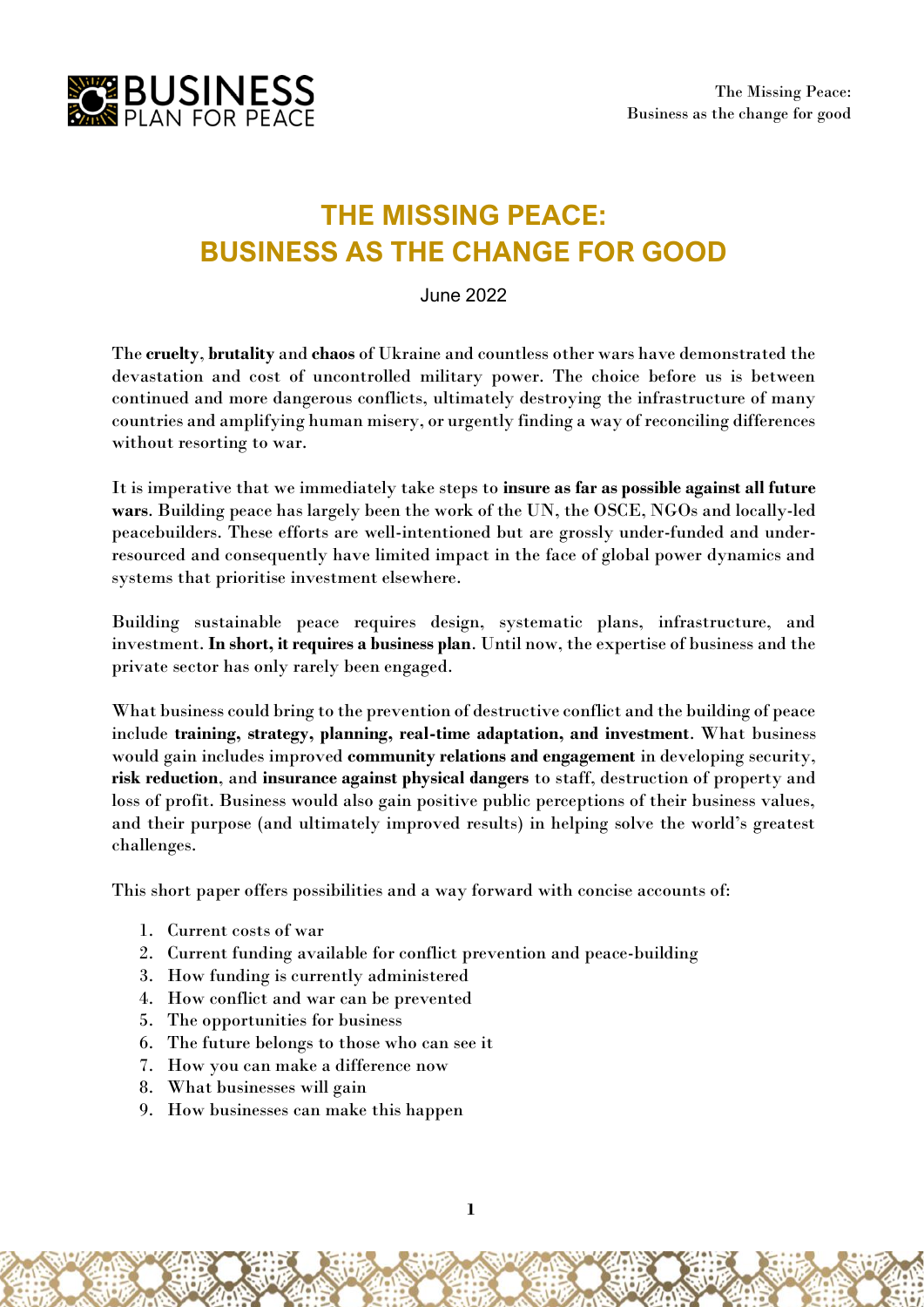

## **1. Current costs of war and military operations**

**In 2020, reported global military expenditure rose to almost \$2 trillion**<sup>1</sup> , almost twice the amount reported in 2000<sup>2</sup> . The number of countries experiencing protracted crises has doubled to 34 in the last six years.<sup>3</sup> Since 2020, there have been over 39 countries with armed conflict. The global economic impact of violence was \$14.96 trillion PPP in 2020, equivalent to 11.6 per cent of global GDP or \$1,942 per person.<sup>4</sup>

**These figures show where our global priorities lie and what the world invests in**. In return for this investment it should, therefore, not be surprising that resolvable differences are resulting in brutal wars and conflicts, triggering displacement of vast numbers of refugees, a huge and growing global impact of violence<sup>5</sup>, and critical shortages of food and resources, bringing the spectre of widespread famine.

# **2. Current funding available to conflict prevention and peace building**

**Peacebuilding systems that exist are underfunded and undervalued**, and as the global pandemic impacts the world, they are struggling to be fit for purpose.<sup>6</sup> The world has changed since the global pandemic, and its impact has highlighted the weaknesses and cracks in international systems, particularly Overseas Development Aid (ODA).<sup>7</sup> 80 per cent of humanitarian needs are driven by conflict.<sup>8</sup> Given recent wars and conflicts in Ukraine, Syria, Colombia, Myanmar, DR Congo, and many more countries, the need for humanitarian aid has increased dramatically, growing by an average of 12 per cent per year from 2012-2018.<sup>9</sup>

**In response to the increase in violent conflict**, humanitarian spending went up by almost 70 per cent between 2012 and 2017, yet this was not reflected in the increase in peacebuilding which was only 25 per cent.<sup>10</sup> While the world calls into question how to build back better, it continues to fund the sticking plaster rather than the roots causes of violent conflict.

**The contribution of ODA funds to conflict prevention remains limited** to just 1 per cent of foreign aid from governments.<sup>11</sup> Some governments, such as the British, are further reducing ODA budgets.<sup>12</sup> There are no figures for philanthropy. During the pandemic, aid for peace and security and peacebuilding decreased by 2 per cent.<sup>13</sup>

**If more was invested in preventing war, armed conflict and cycles of violence**, and across the spectrum of different actors working in and with fragile contexts, conflict could be mitigated, the humanitarian needs would decrease, and far more funding would become available for building sustainable peace.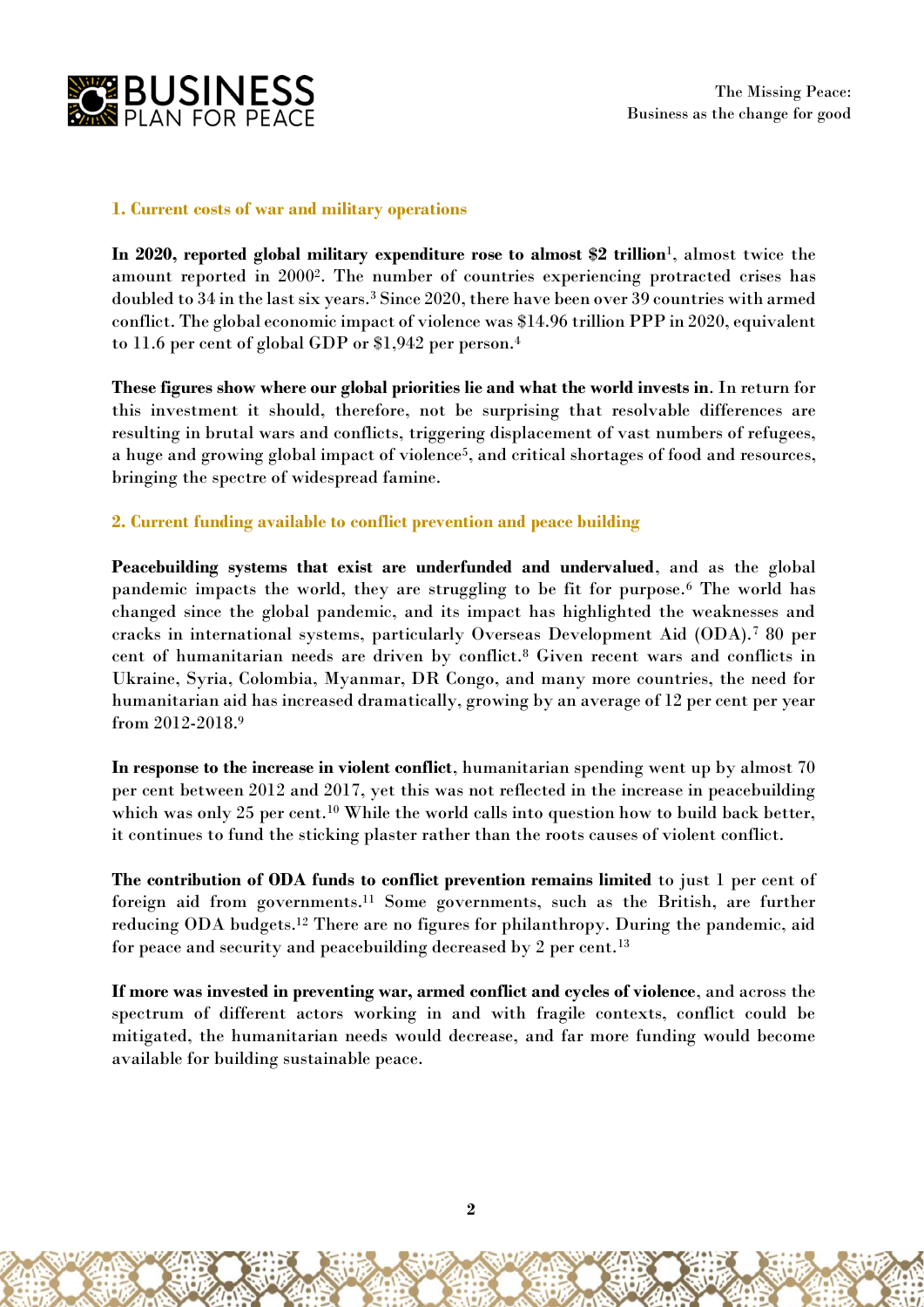

# 3. **How funding is currently administered**

**The politics of foreign policy and assistance**, with a strong focus on metrics, results in piecemeal, quick-fix short-term approaches to tackling serious conflict challenges that countries and regions are facing and do not yield sustainable prevention and solutions, due in a large part to the top-down approach of assistance and support. Direct funding support to local civil society in and from countries with high levels of conflict remains less than 2.1 per cent ODA in 2020.<sup>14</sup> This represents a decline from 3.5 per cent in 2016<sup>15</sup> despite efforts and commitments to put civil society to the fore of decisions made for or about the conflicts that they themselves live through and need to endure. Moreover, local peacebuilders receive limited support outside of ODA and philanthropy.

**Despite having operations and supply chains operating in multiple countries** and across borders, the financial and private sector rarely sees itself as an actor contributing to or investing in conflict prevention. Yet, there are numerous examples globally of the impact of the private sector on country conflict dynamics and how it can support and sustain peace.<sup>16</sup>

# 4. **How conflict and war can be prevented**

**Evidence-based literature is now increasingly demonstrating** what works to prevent conflict. In September 2017, Dr Scilla Elworthy published *The Business Plan for Peace*. <sup>17</sup> The book shows how 25 tried and tested strategies for preventing war can be scaled up and extended over ten years to avoid violent conflict worldwide. Imagine a world where peaceful solutions are valued and invested in, rather than systems that contribute to violent conflict and war.

**From health systems worldwide it is evident that prevention is better than cure**. The same is true for conflict systems. If our society does not value conflict transformation and invest in it, then peacebuilding will continue to have negligible impact in preventing conflict. It will focus only on the most difficult of tasks, namely negotiating solutions after the war has broken out, and only after lives have been destroyed and cycles of violence are locked in a never-ending spiral of hate and humiliation.

**Supporting stability and lasting peace requires not just more funding but flexible investment and space for ongoing learning and adaptation.** There is a lot that the peacebuilding sector can learn from the private sector and vice versa. We need new ways of doing things: a model where shared investment, co-creation and design is developed by a diverse range of actors and organisations have a stake in peace. This needs to be imagined, created, and invested in to prevent future violence. As climate change, global political tensions, competition over resources and wars continue, reimaging solutions to the conflict system is no longer a nice to have but a must. The old ways of business are no longer serving us; new ways of solving challenges are needed. The way forward is collaboration.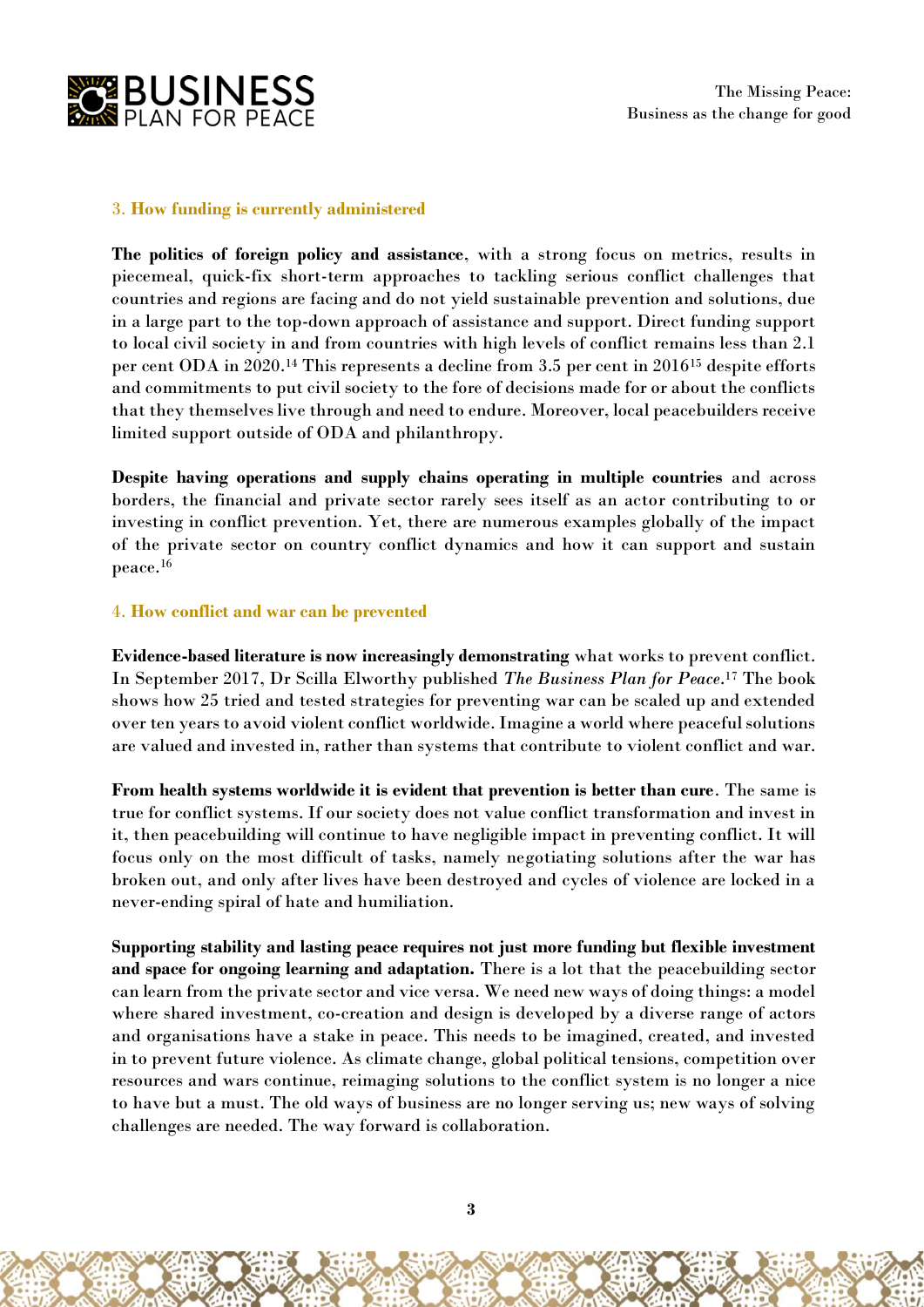

## **5. The opportunities for business**

#### **Preventing destructive conflict requires investment. This is the issue.**

Major retailers, resource industries and production are fully international - their chains of supply and distribution span the globe. Businesses can either opt to contribute to solutions and reduce violent conflict in the world or continue to contribute to harm and violence. The private sector has not traditionally seen itself as a force for peace in the world, and is seen by those working for social change as valuing profit over human rights and peace. There are however already existing examples and opportunities for the private sector to become a significant contributor to violence prevention and peace. These include, but are not limited by:

1) Bridging divides in polarised societies by carefully facilitating collaborative work with communities through employment creation and creating space for shared interests, and thus meeting local needs. Operations that do not do this risk undermining peace - "there is no middle ground".<sup>18</sup>

# **Example: Philippines**

Datu Paglas<sup>19</sup> municipality in Mindanao, Philippines, was an area of violence and instability. Toto Paglas set up La Frutera banana plantation in 1996. He recognised that conflict in the region was exacerbated when Christians were hired in higher-ranking positions than Muslims. "By also employing Muslims as supervisors, including a former combatant as the most senior supervisor, and instituting practices to help communities overcome suspicions and enmity, he facilitated improved relations in both the workplace and the wider community, central to the municipality's transformation." 20

2) Shaping narratives through media marketing that encourage tolerance and understanding across divides and polarised communities.

# **Example: India**

Brooke Bond created an advert 'the Taste of Togetherness' showing a Hindu family locked out of their apartment, a Muslim woman next door invites them in for tea, after hesitation the Hindu family joins and they enjoy the tea together.<sup>21</sup> This advert for tea was created in a context where there was ongoing religious polarisation and violence.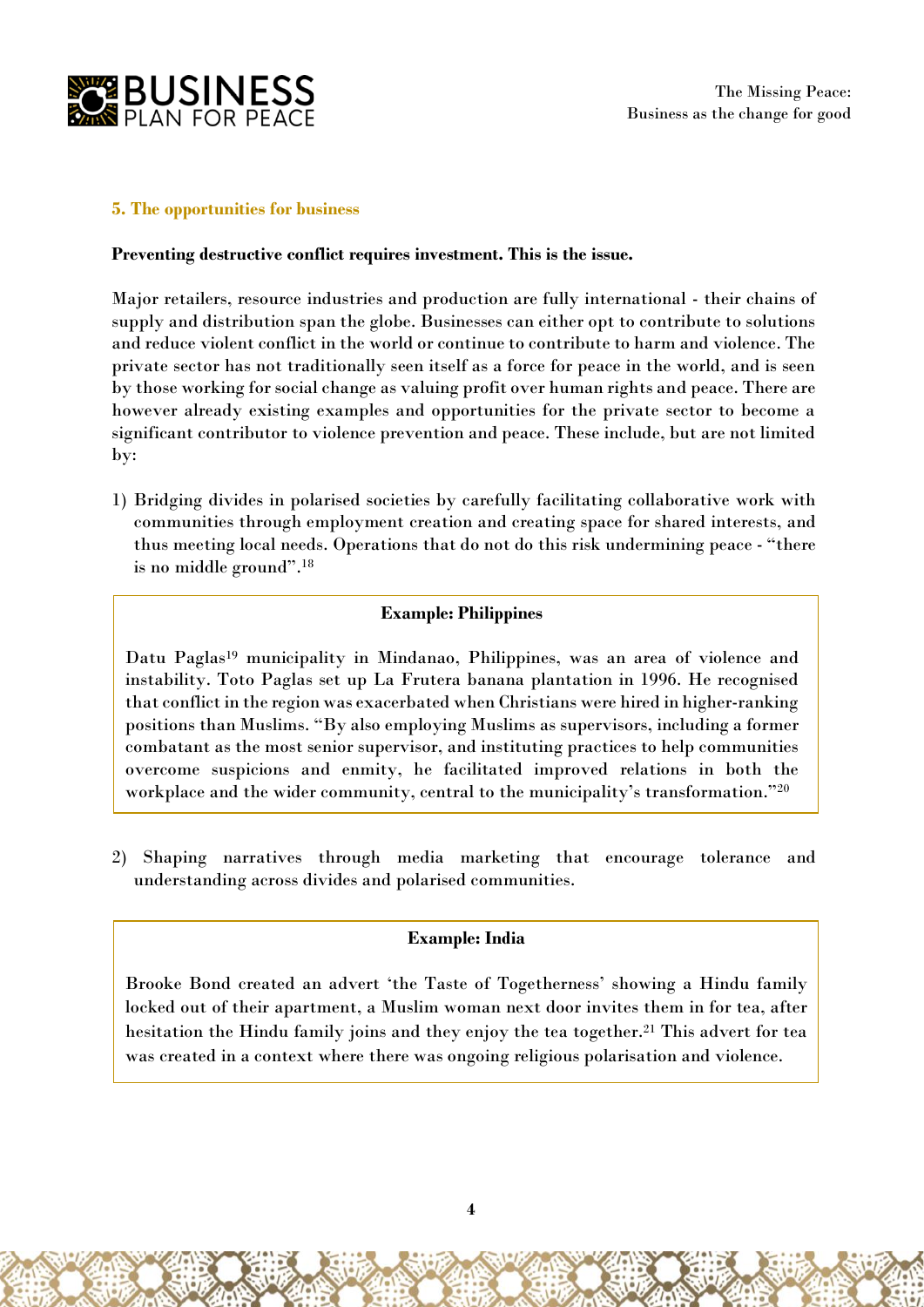

3) Building key relationships across networks that can support negotiation and bridgebuilding or Track II diplomacy when violence is about to or has broken out.

#### **Example: Ireland**

**Peace Dividends: In Northern Ireland, local businesses served as both think tanks and lobbying organisations in the peace process**. During the Troubles in 1994, the Northern Ireland Confederation of Business Industry (CBI) published a "peace dividend paper," laying out the economic rationale for peace, which was picked up by the media, and gave new momentum to the peace process.Two years later, the CBI joined forces with other business and trade associations to form the *Group of Seven* to lobby for peace through discussions with political parties, media statements and individual appeals. As the Group's former chairman the late Sir George Quigley noted, while business cannot build peace alone, the pressure they exerted "made it less easy for the parties to simply walk away". 22

#### **The skills that business brings to the table**

**It is now urgent to marry the learnings from the private sector and peacebuilding sector** to find sustainable solutions and seek opportunities to reimagine and co-design new ways of working with local peacebuilders and learning from each other. Successful businesses focus on testing, learning and adaptation to meet the needs of customer segments to maximise profit. The same approach is increasingly being called for and needs to be applied to how conflict transformation and peacebuilding is funded. Best practice in peacebuilding and conflict transformation focuses on learning and adapting to each unique conflict context while building on what works. Businesses have platforms for real-time learning, datacapturing and adaptation. Adaptive and iterative approaches are evidenced to demonstrate results, focusing on the 'how', not just the 'what'. Imagine the possibilities if the strengths of these two sectors came together for good.

The private sector can build peace not only by what they do but by how they show up and how **they operate**. Conflict transformation needs to be invested in through internal operations and processes as well as through external-facing efforts such as Corporate Social Responsibility (CSR). Unilever's approach to shifting internal structures to support inclusion and diversity starts from a 'get our own house in order first approach'.<sup>23</sup>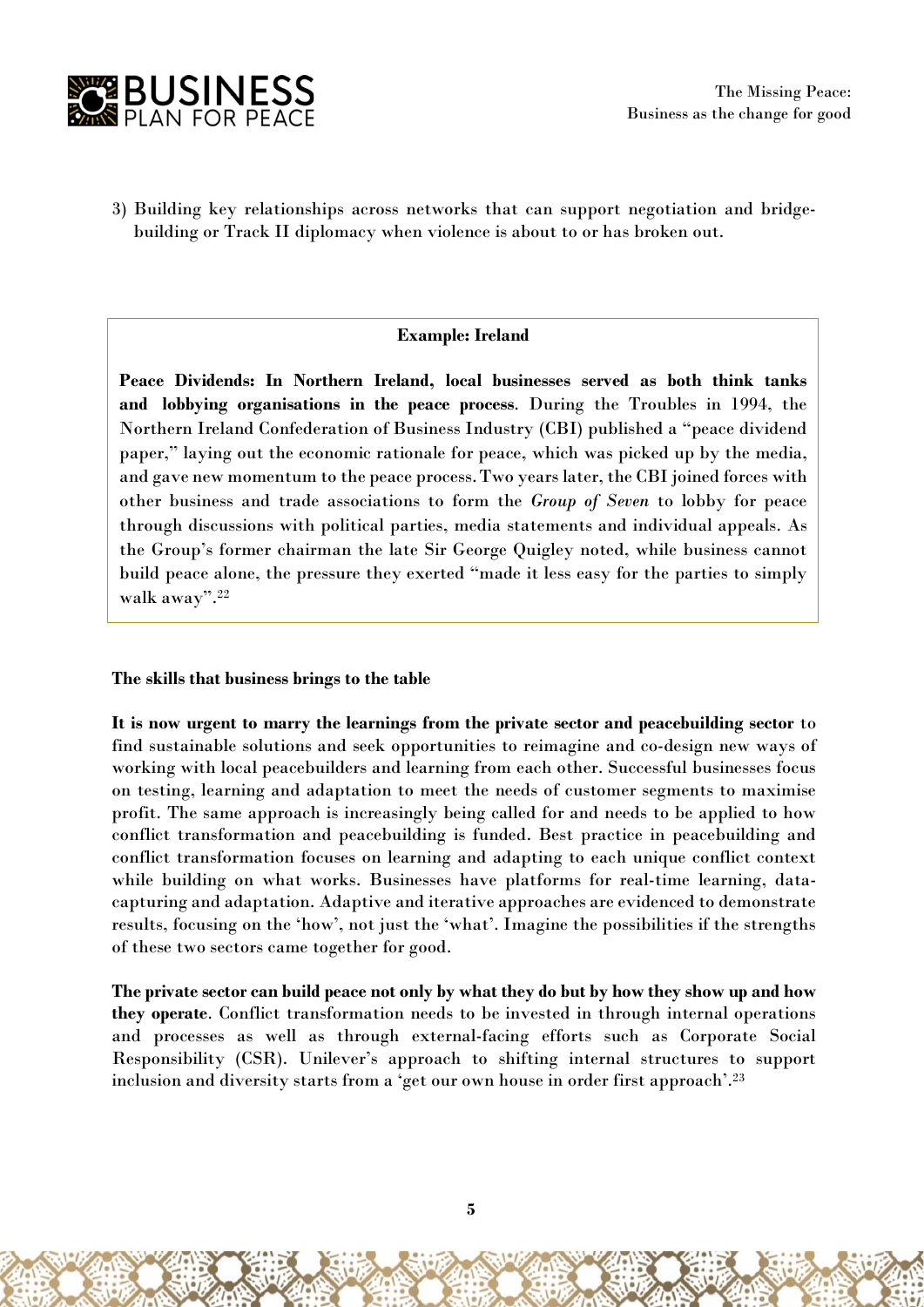

## **The skills of conflict transformation are now evident and used by companies worldwide**:

- 1. listening to understand the point of view of all people impacted by their operations;
- 2. identifying the needs of all stakeholders and finding new solutions to meet those needs;
- 3. standing for values such as human-centered approaches and collaboration;
- 4. using emotions such as fear or anger as a fuel for transformation, not confrontation;
- 5. 'connecting not correcting'; identifying potential problems before they arise.

All of these can contribute to understanding and responding to conflicts, and building peace while still serving the interests of companies and the end result of profit.

*'Profits should come not from creating the world's problems, but from solving them'.*  Paul Polman, former Unilever CEO

## **United Nations Sustainable Development Goal 16**

Signs of recognising the importance of contributing to positive, sustainable peace are increasing, and one example concerns Sustainable Development Goal 16. The focus of SDG 16 is on justice and strengthening institutions, the elimination of all forms of violence against vulnerable groups, and the promotion and resolution of conflict through dialogue, negotiation and diplomacy.<sup>24</sup> Businesses and investors increasingly recognise the importance of the SDGs; however, SDG 16 remains the least reported and is consistently underfunded.<sup>25</sup> Since the key supply chain risks<sup>26</sup> for businesses are conflict and human rights issues, it would make sense to support SDG 16 in every possible way.

Investment in conflict prevention in areas of operation can<sup>27</sup>:

- 1) build community relations,
- 2) mitigate risk and loss of profits,
- 3) contribute to sustainable solutions for SDG16,
- 4) support competitive advantage for a business in a world where corporations are increasingly judged as to how they are contributing to solving the world's problems<sup>28</sup>
- 5) create valuable learning between sectors.
- 6) Strengthen the relationship between consumers and suppliers and subsequent returns.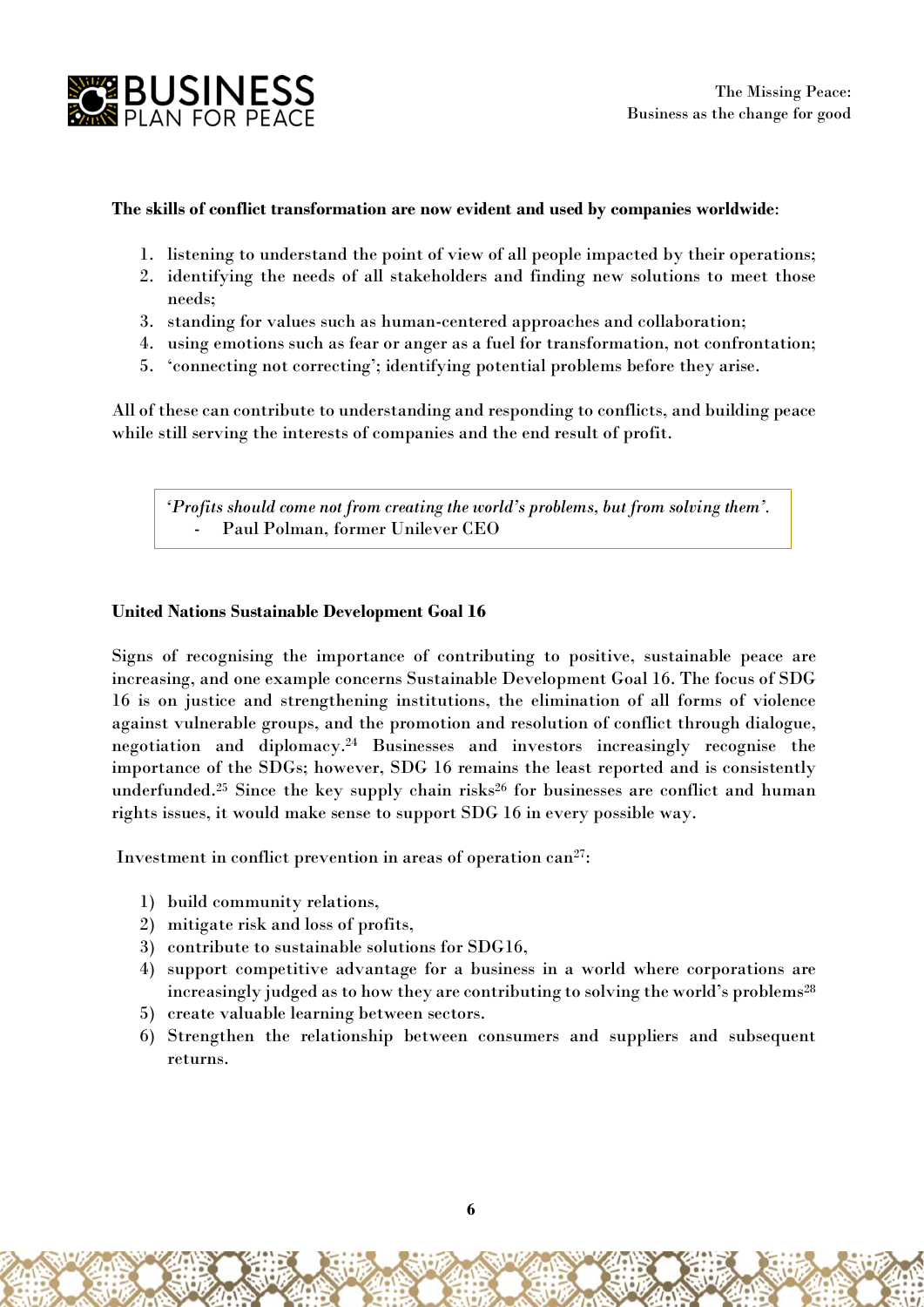

## **Example: Kenya**

The post election violence in Kenya in December 2007 and January 2008 cost well over a thousand lives, displaced over half a million people and cost billions of pounds in damaged property, ruined businesses and economic contraction. As a result, the **Kenyan Private Sector Alliance (KEPSA)** was set up to make sure it would never happen again. KEPSA comprised over 100,000 members, who cooperated closely with civil society, spearheading a three-phased public communication campaign, garnering support for peaceful elections, as well as funding peace forums, preventing incitement, disseminating conciliation narratives, negotiating privately with political leaders, and organising presidential debates. As a direct result of its work the election of 2017 was called free and fair by the European Union Observer team, there was no destruction of property or interruption of business, no one was displaced and only sixteen deaths were attributed to election-related violence. The cost was just over half a million pounds.<sup>29</sup>

**Useful recommendations are now emerging**, such as the *UN Guidance on Responsible Business in Conflict Areas*<sup>30</sup> and the *UN Global Compact*. Moreover, there is growing evidence that the presence of business actors in mediation and negotiation positively correlates with peace progress.<sup>31</sup>

#### **6. The future belongs to those who can see it**

*I believe that the nature and characteristics of contemporary conflict suggest the need for concepts and approaches that go beyond traditional statist diplomacy. Building peace in today's conflicts calls for long-term commitment to establishing an infrastructure across the levels of society, an infrastructure that empowers the resources of reconciliation from within that society."*<sup>32</sup>

*-* John Paul Lederach, Leading expert on Peacebuilding

**One of the strategies that the Business Plan for Peace puts forward is that of Infrastructures for Peace**; pioneered under the Peace Accords in South Africa by Nelson Mandela when he came out of jail in 1989. Established to avoid civil war before elections could be called in 1994, this infrastructure became known as the national programme of Peace Councils. Since the success of this model in supporting up to, during and immediately after, a transfer of political power, there has been replication with adaptation in a number of countries, for example, in Kenya, Nigeria, and Myanmar with mixed results, and implemented under different names. Increasingly, this model has become known as Infrastructures for Peace and is constantly being revisited and adapted against learning on success and failures.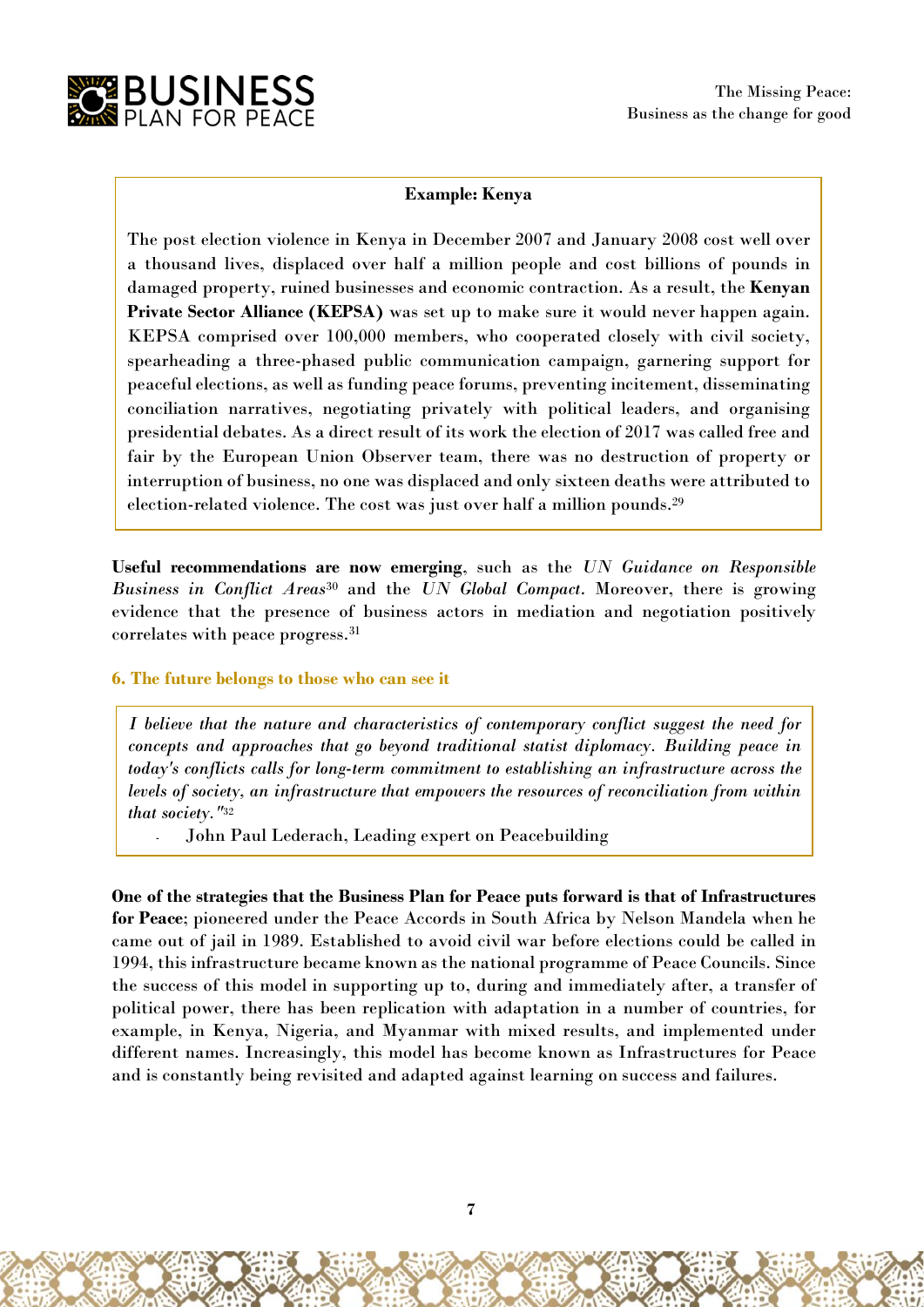

**Regional Infrastructures for Peace proposes new solutions building on lessons learned**. <sup>33</sup> To date, national infrastructures have primarily been focused within a country context working with governments as key actors, supporting the nation-state, and rarely including the private sector. Yet, while there is greater growing recognition for locally-driven solutions to shape peacebuilding efforts, the funding and strategic decisions for such actions remain primarily top-down. However, change is coming from the grassroots where the impact of conflict and war is felt most, and where civil society and inter-group relations across regional and global networks are directly disrupting the inefficiency of old systems.<sup>34</sup>

**A new model is needed that tackles the political influences, forces and conflict drivers influencing globally and across regions in today's intra-connected world**. The global pandemic accelerated negative peace dynamics and has spotlighted the importance of locally-led solutions.<sup>35</sup> Locally-led solutions are increasingly supported by newly connected networks in the virtual space that bring together diverse actors to co-create solutions, creating informal infrastructures for peace that exist with limited or sporadic funding. There is opportunity for the private sector to engage and co-create opportunities for peace with locally-led actors.

**As businesses align to purpose, people-centered models, and to fulfilling ESG commitments, in the face of the world's greatest catastrophes, such as climate change, the missing piece is 'peace'**. The private sector is an untapped market for preventing conflict prevention worldwide, and tackling the underlying issue to all that we are facing as humans, conflict.

# **7. How you can make a difference now**

**Money, time and brains from business, investment, international NGOs and the peacebuilding sectors need to co-create new models of investing in peace**. The private sector, investors, and peacebuilders, both international and local, need to join forces and reimagine how to establish funding platforms and partnerships that place, connect and amplify the work of peacebuilders, build infrastructures for peace across regions, and solicit equal partnerships where everyone wins.

As peacebuilding experts, we know that for the best chances of success, funding needs to support:

- 1) **Hybrid models**: led by bottom-up grassroots approaches by local peacebuilders and supported by power-sharing by international actors, including the private sector, who all have a stake in that region.
- 2) **Horizontal, co-funded, co-created models of support**: that build on learning from social impact bonds, community and trust-based philanthropy, and pooled investment<sup>36</sup> and adapted to support conflict transformation and peacebuilding.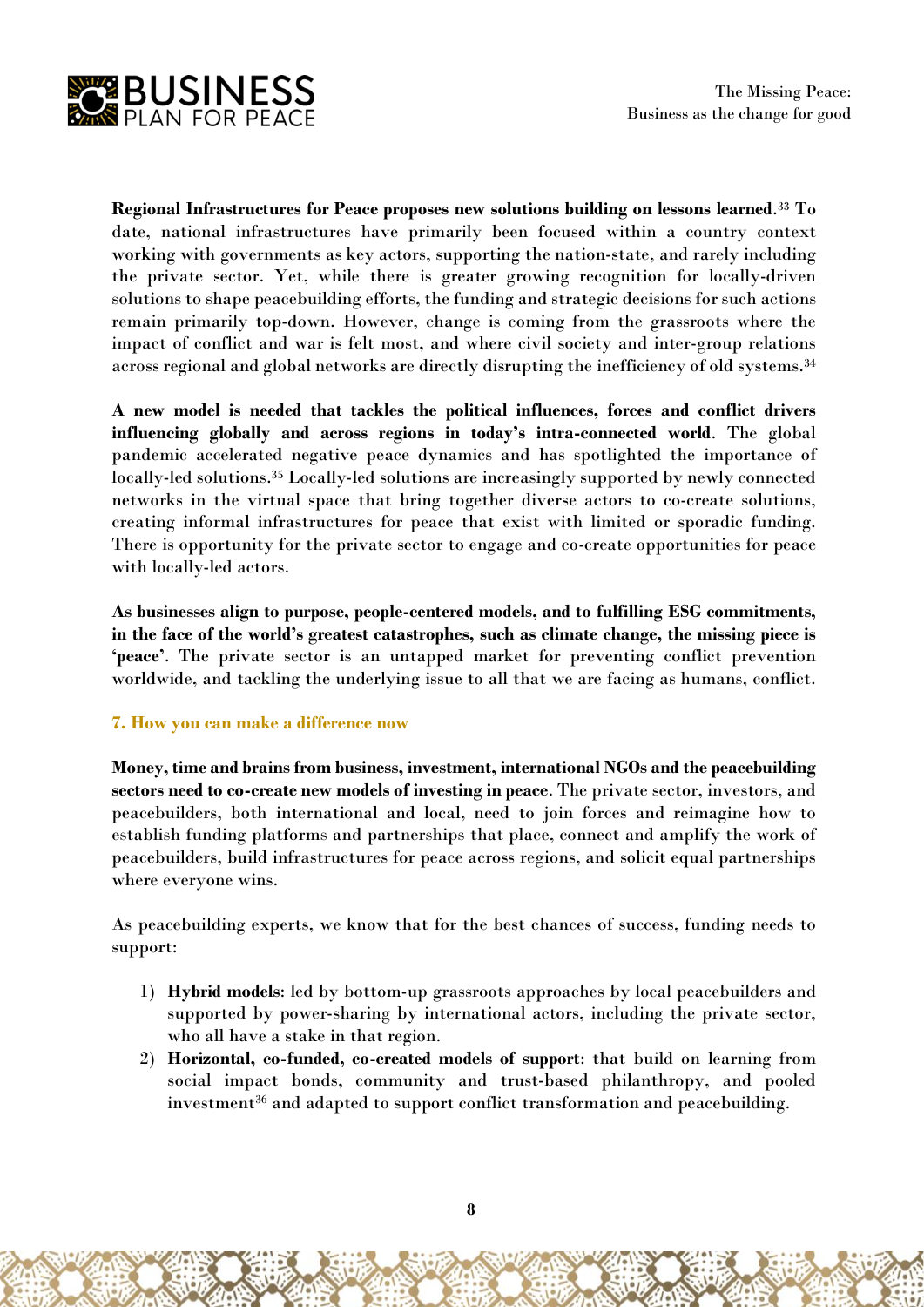

- 3) **Build on the existing connections across geographic borders and sectors**: to support grassroots, people-led infrastructures for peace.
- 4) **Conflict transformation needs to be mainstreamed** throughout any design, process and operation, and across sectors.
- 5) **Co-created models where all actors are invested** in agreed outcomes, and where updates and learning are shared and documented regularly, rather than through complex bureaucracy.
- 6) **Minimal timeframes of support are essential** at least 4 years time frame is required with space for reflection and learning.

We'd like to work with you to answer collaboratively, with representatives from across different sectors, the following questions:

- 1) Where funding comes from:
	- a. How to effectively contribute to sustainable peace and address the implicit power dynamics of where funding derives from? How can North-South joint investment be fostered?
	- b. What is needed to increase buy-in into the value of conflict transformation processes by the private sector?
	- c. What are the incentives for the private sector working within and from countries with deep divisions to contribute to peacebuilding?
- 2) How funding is administered:
	- a. What genuine governance and decision-making processes, that challenge existing North-South power dynamics, can be put in place to determine how these funds are used?
	- b. How can administrative processes for funding support work across borders? Are there web-based/cloud-based solutions to support a regional-based model?
- 3) How results and learning is captured:
	- a. How can design and outcomes be jointly determined and measured?
	- b. How can processes of adaptation and learning reduce bureaucracy while placing locally-led peacebuilders as equal partners, who ultimately are impacted by any results?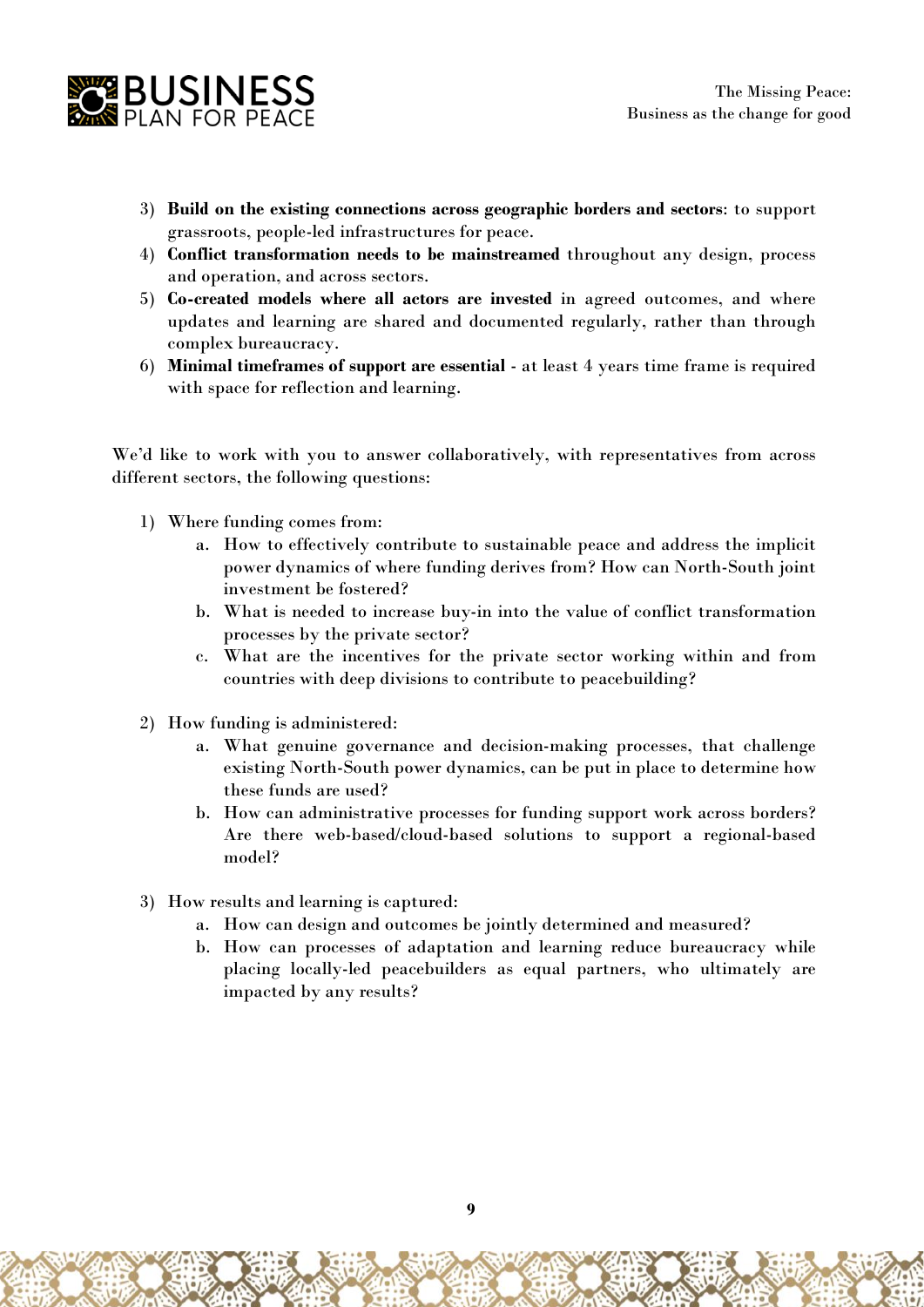

## **8. What businesses will gain**

# **Example: H&M**

One of the world's largest retailers with over 5,000 stores in over 70 countries and hundreds of thousands of employees, H&M has recognised the value of integrating conflict transformation and peacebuilding into their organisation and communities of operation. Senior leaders and store managers have undertaken ongoing Mighty Heart training, reporting significant improvements in communication, leadership, satisfaction and overall performance. Their MyStore initiative is seeing each outlet contribute to local community initiatives, helping to develop social cohesion and stability in countries across Europe.

It's clear that businesses and the private sector can make a telling and necessary contribution to building sustainable peace around the world. And this type of investment ultimately serves the interests of the businesses that invest as well. **It's a win-win**.

Businesses do not exist in a vacuum and must operate within the context of the world around them. One of the biggest challenges facing global supply chains is the level of fragility and potential for destructive conflict. When businesses operate globally they constantly assess their risk profiles; working to build sustainable peace in their communities of operation can radically **reduce their risk profile** and increase the **long-term security of their staff, clients and suppliers**.

**Successful businesses will need to identify and adopt the approaches of the future**. More than ever, astute customers, communities and staff are basing their brand affiliations on the compatibility of their values. Listening and understanding cultural sensitivity to find new ways of engage consumers and that also supports the communities or context there in. Taking the brave leap to become an early adopter of conflict investment can make a powerful statement about an organisation's values and mission, fostering satisfaction and loyalty among staff and customers alike.

**Similarly, improved relations on a community level can make operations significantly smoother**. Think, for example, of the huge cost associated with legal battles over new developments. Pursuing compromise, compassionate communication and inclusive processes from the outset is in everyone's best interests.

**Businesses can also benefit from the efficiency and leadership gains of addressing conflict internally**, within their own operations. The success of a company is dependent on the success of its people and people from different contexts. By investing in the skills of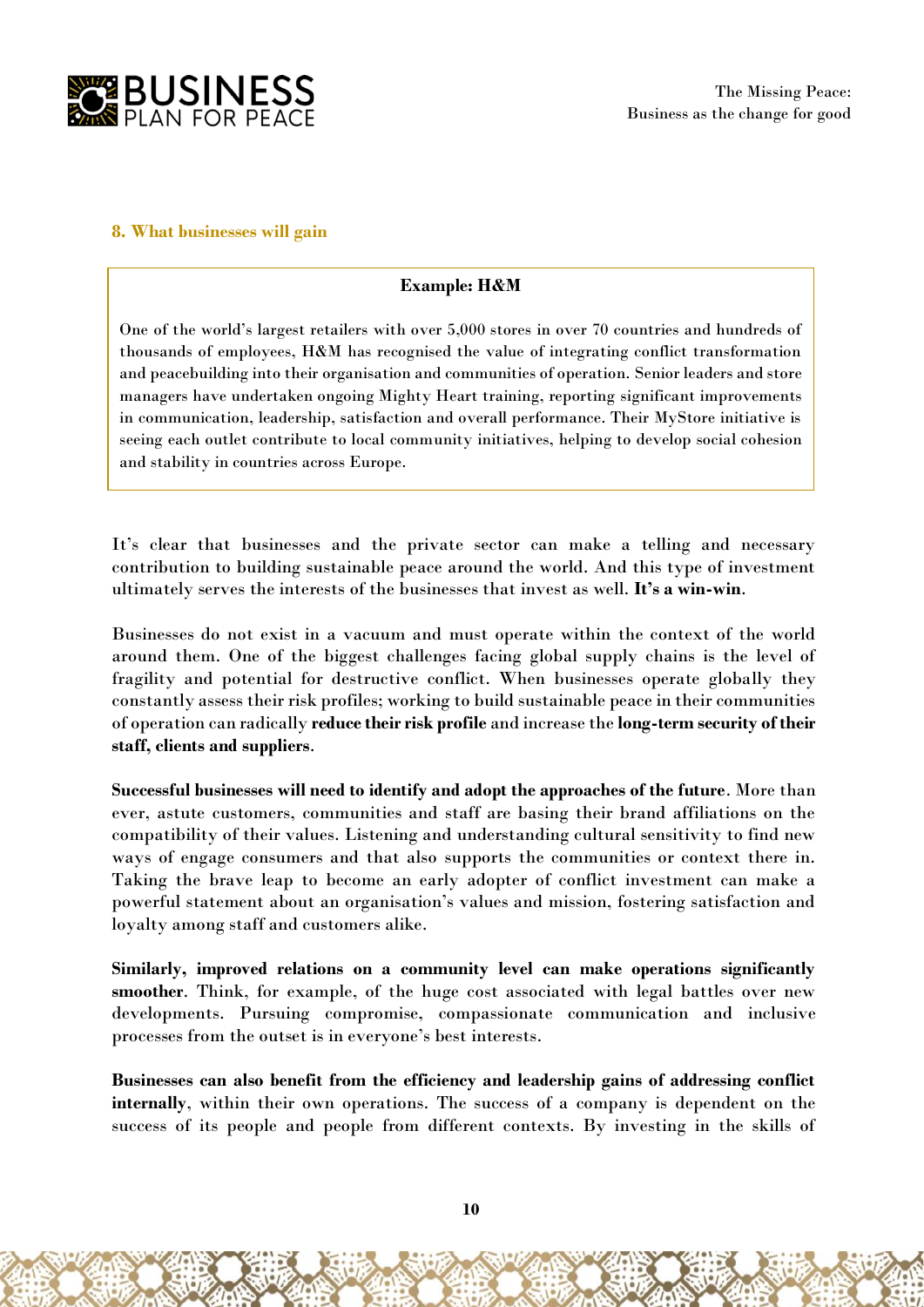

communication, purpose-driven leadership, companies will be able to unlock the full potential of their most valuable asset.

#### **Investment in peacebuilding is in business' best interest**

- Responsive risk assessments and risk mitigation against operational interruption or loss of profits
- Competitive advantages in a world where corporations are increasingly judged as to how they are contributing to wider social challenges
- Contribution to and alignment with sustainable solutions for SDG16
- Stronger relationship with consumers and suppliers and subsequent returns.
- Increased agility in response to emerging threats
- Increased security for staff and customers
- Positive statement of values that can bolster brand image across borders
- Engaged employees embracing diversity at its best
- Improved community relations
- Maximised potential of staff through improved leadership and communication
- Forecasting potential impact of engagement; sensitivity to cultural differences
- Reduced risk of attack or involvement in violent conflict
- Reputation as a global leader transforming the world away from violent conflict
- Increased skills and tools to mitigate the world's complexity and problems

#### **9. How businesses can make this happen…**

These are just some of the steps that businesses and the private sector can take to urgently reduce destructive conflict in the world:

| Investors                  | Invest in infrastructures for peace.<br>Support the establishment of vehicles and mechanisms to<br>prevent conflict.<br>Establish incentives to divest from weapons production<br>and trade. |
|----------------------------|----------------------------------------------------------------------------------------------------------------------------------------------------------------------------------------------|
| <b>Business leadership</b> | Support personnel with the skills of the Mighty Heart to<br>align individual purposes to global solutions for your<br>company.                                                               |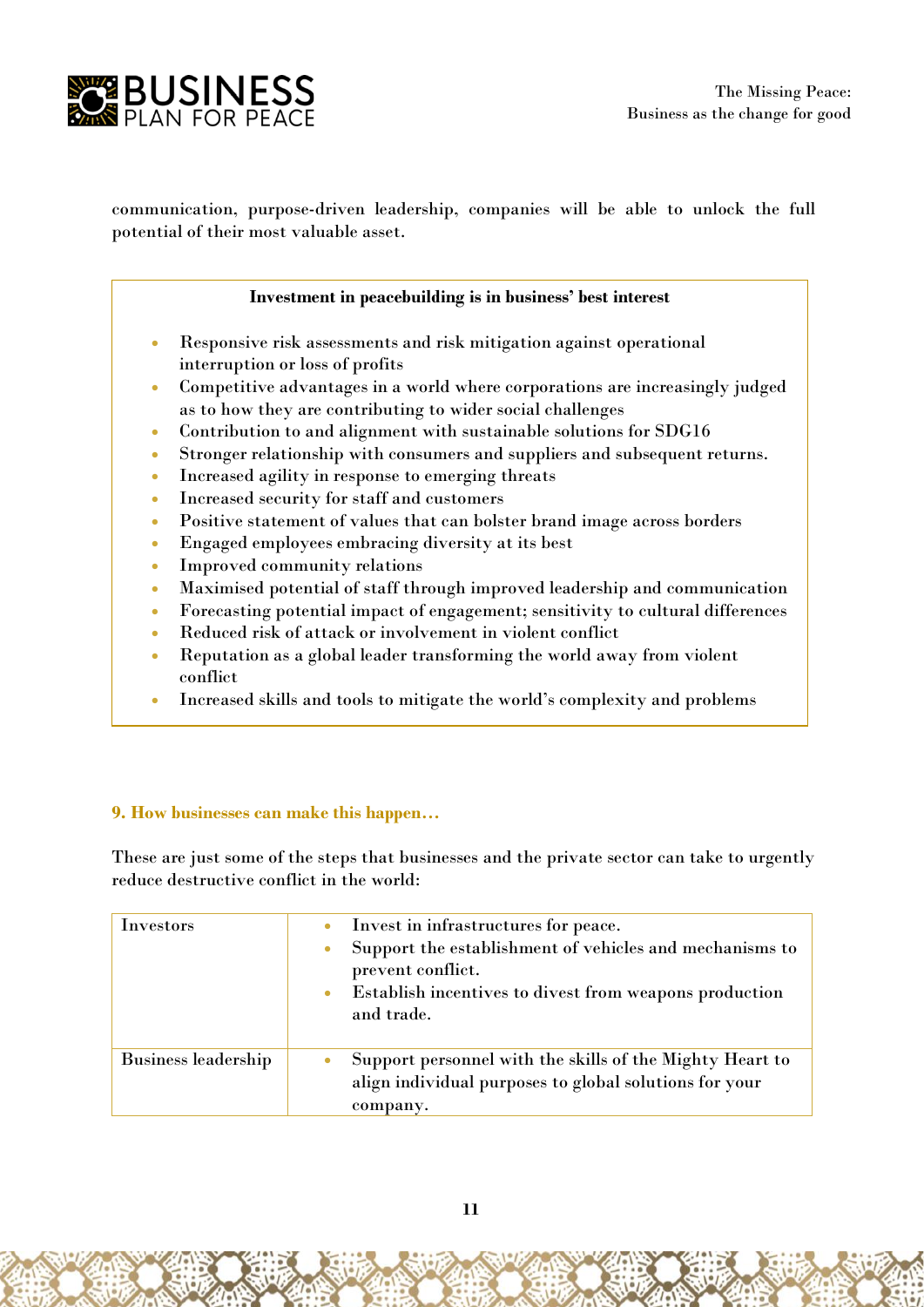

| Audit your internal strategies, policies, and personnel<br>$\bullet$ |
|----------------------------------------------------------------------|
| support to ensure that you are walking the talk of conflict          |
| transformation.                                                      |
| Invest in pensions that are divesting from weapons<br>$\bullet$      |
| production                                                           |
| Lobby for pro-peace solutions.<br>۰                                  |
| Integrate conflict analyses approaches throughout your<br>$\bullet$  |
| business and operations to ensure your business is                   |
| bridging divides.                                                    |
| Reimagine design brilliance and shape narratives for<br>$\bullet$    |
| peace through your social media and marketing                        |
| campaigns                                                            |
| Develop CSR funding opportunities to support local<br>$\bullet$      |
| peacebuilders.                                                       |
| Partner with not-for-profits and local peacebuilders to re-<br>٠     |
| imagine new ways of contributing to conflict prevention.             |
| Build key relationships with national leadership to<br>$\bullet$     |
| support negotiations or track II diplomacy before                    |
| violence breaks out.                                                 |

The corporate world has embraced social responsibility, ESG investing and purposedriven industry in recent years. The leaders of tomorrow are the early adopters of this developing landscape. Sustained investment in conflict prevention and transformation is now the Missing Peace.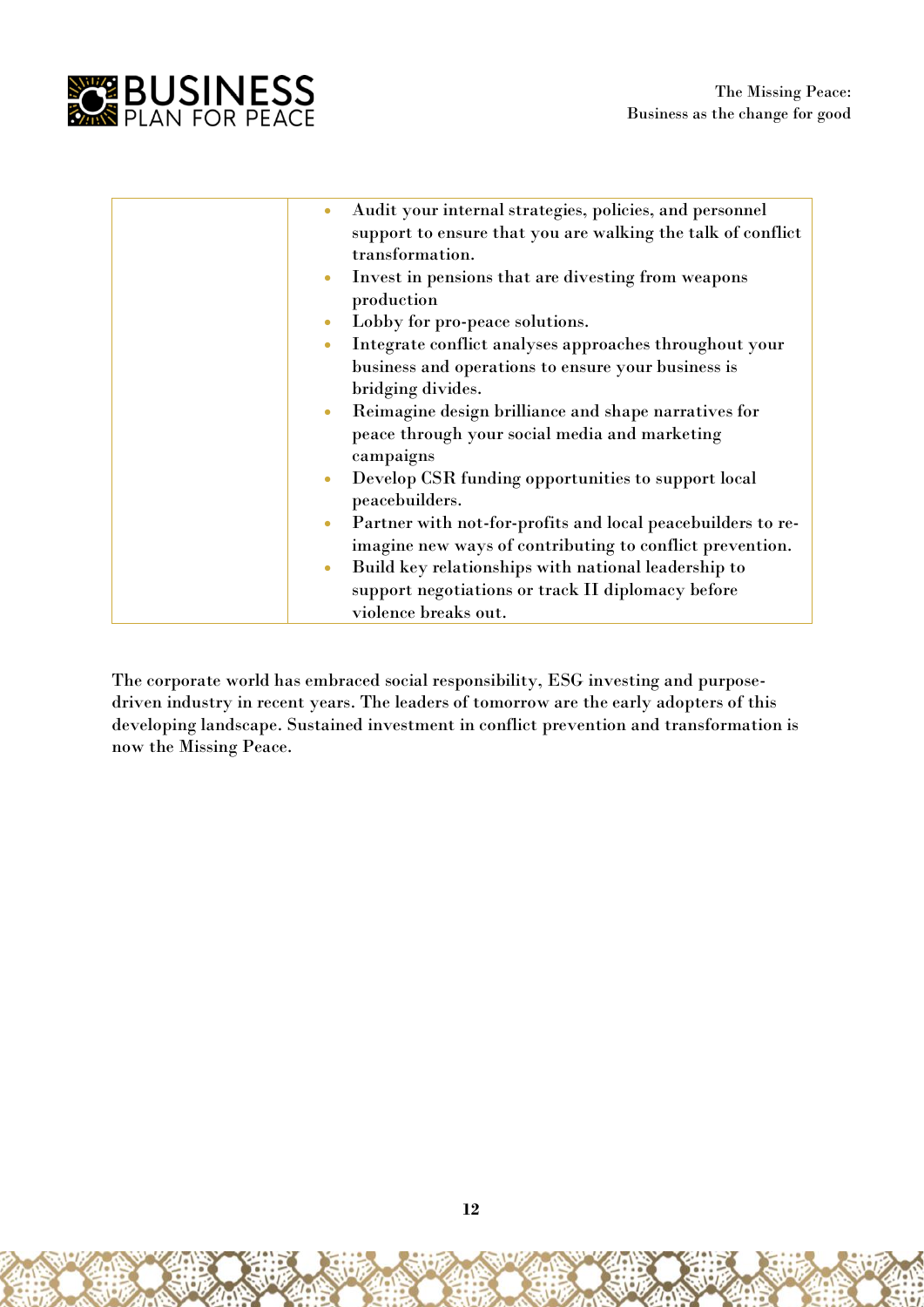

#### **Peace is everyone's business**

**For more information or to join us on this journey by investing time, money, wisdom or resources** please contact Business Plan for Peace CEO Isla Glaister at [isla@planforpeace.org](mailto:isla@planforpeace.org)

#### **About Business Plan for Peace (BPP)**

**Founded by Dr Scilla Elworthy, BPP exists to prevent destructive conflict.** Our mission is to generate a **groundswell of people** from all sectors who believe that a world without destructive conflict is **possible and necessary**, and who consequently are engaged, through **inner growth and outer action**, in hastening this change. Business Plan for Peace [\(thebusinessplanforpeace.org\)](http://thebusinessplanforpeace.org/) comprises a not-for-profit company *Business Plan for Peace* (11780694) and the Charitable Incorporated Organisation *Plan for Peace* (1189261).

We partner with multinational corporations, educational institutions and locally-led initiatives. We offer expertise, guidance and support to integrate conflict transformation into all that you offer, thus creating new possibilities for the future. If this applies to you, do contact us at contact@planforpeace.org